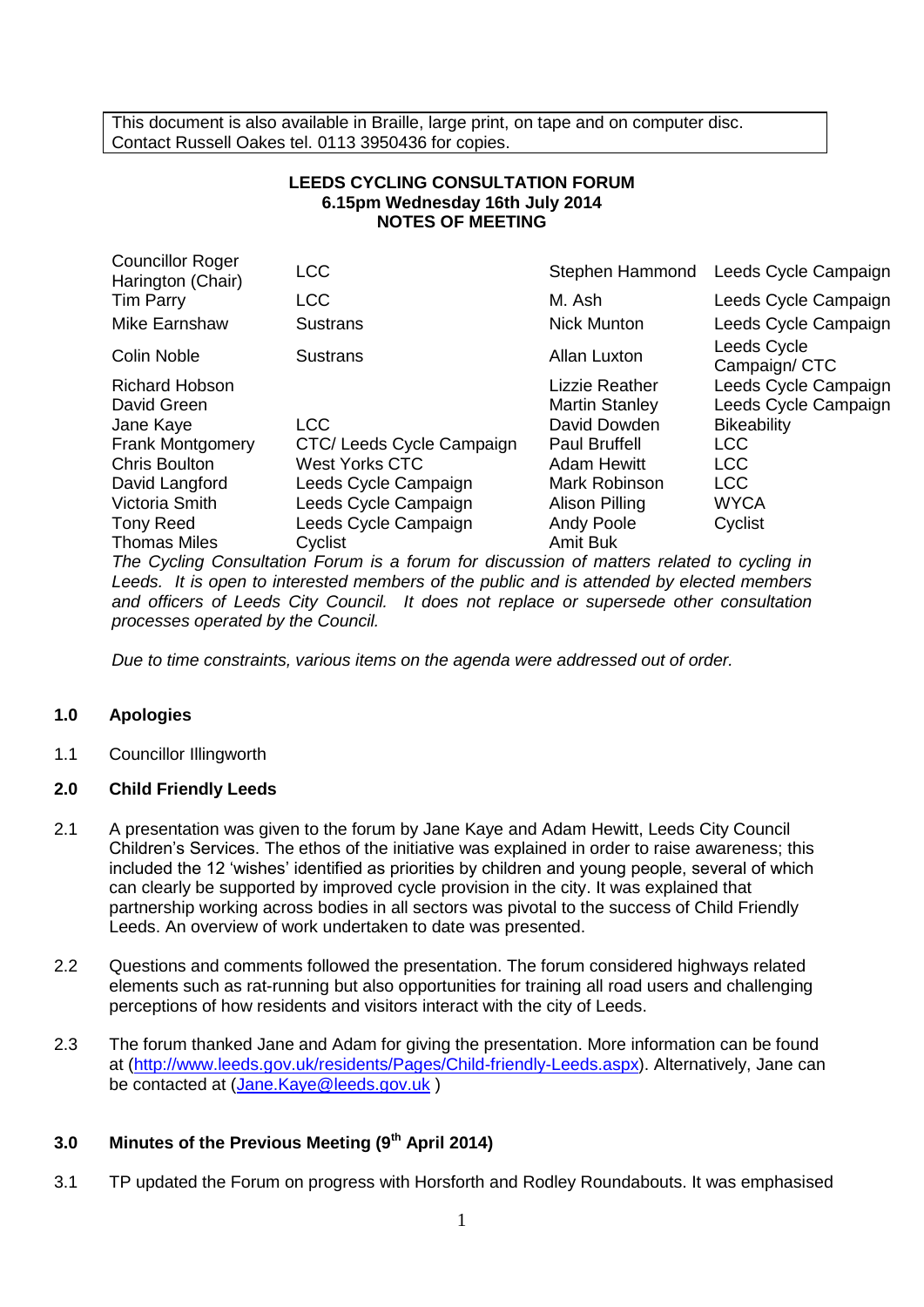that these were "off the shelf" projects due to the availability of funding, which needed to be spent by 2015. With regret, it was explained that there was no capacity to incorporate the major changes suggested by cyclists into designs. However, it was confirmed that utilities would be relocated to accommodate future design implementations. TP added that a formal cycle link along A6120 Broadway between Horsforth and Rodley would be investigated, while the designs did accommodate some amendments to improve the scheme for cyclists.

- 3.2 Nick Munton was concerned with how the consultation process had been conducted. Cyclists had provided suggestions for improvements but the Council had failed to provide feedback prior to the meeting. It was considered whether involvement from the Local Government Ombudsman was required. He also stated that the radial routes should receive greater emphasis over orbital routes.
- 3.3 Councillor Harington agreed that some elements of the project could have been handled better. TP suggested that these points should be taken back for further investigation. **RH /TP**
- 3.4 Lizzie Reather argued that cyclists are "capacity" and should be considered whenever a scheme is altered for capacity related reasons. It was suggested that cycle and pedestrian modelling should be investigated as part of an overarching policy.
- 3.5 David Langford related the junction improvements to Killed or Seriously Injured (KSI) statistics and their contribution to designs. It was argued that as the final installed scheme is a legacy itself, greater consideration to KSI statistics should be given. Andy Poole added that designs should be cycle and child friendly in line with Council strategies.
- 3.6 TP discussed progress with Meadow Lane and the temporary closure of the National Cycle Network. He confirmed that improvement to visibility on the diversion route. However, access to Meadow Lane was still under discussion due to the postponement of a meeting with taxi drivers whose stacking area would be encroached upon if formal access was created onto the cycle path diversion. Due to high pedestrian activity in this region, cycling on the footway would remain prohibited.
- 3.7 Stephen Hammond questioned where the breakdown in communication between involved parties had occurred. TP stated that due to the complexities of the project, determining the root cause of this omission would be difficult.
- 3.8 RO confirmed TROs had been issued for Hird Street, Beeston. All vehicles, including cyclists, would be prohibited from entering Hird Street from Tempest Road. A safety audit concluded that this was the best option. Nick Munton considered this to be a ludicrous concept and suggested "Except Cyclists" signage would be sufficient.
- 3.9 Councillor Harington confirmed that a pilot scheme to review cycling within the central pedestrianized area was to be investigated.
- 3.10 TP stated that a Highways Board report regarding Cycle-Proofing is to be written. Lizzie Reather requested that the Forum is consulted. Alison Pilling also requested that the report is shared with the West Yorkshire Combined Authority (WYCA)
- 3.11 TP reported that a lining amendment on the A65 New Road Side toward Rawdon had been implemented. Lizzie Reather added that there had been positive feedback on this scheme.
- 3.12 Councillor Harington had spoken with Mark Jefford (Parking Services) regarding enforcement on Roundhay Road. It was argued that due to the refreshing of markings, more parking tickets had been issued. In addition, it was confirmed that enforcement officers visit the area during peak hours with the prospect of increasing presence. Councillor Harington and Councillor **Cllr.**

**Cllr.**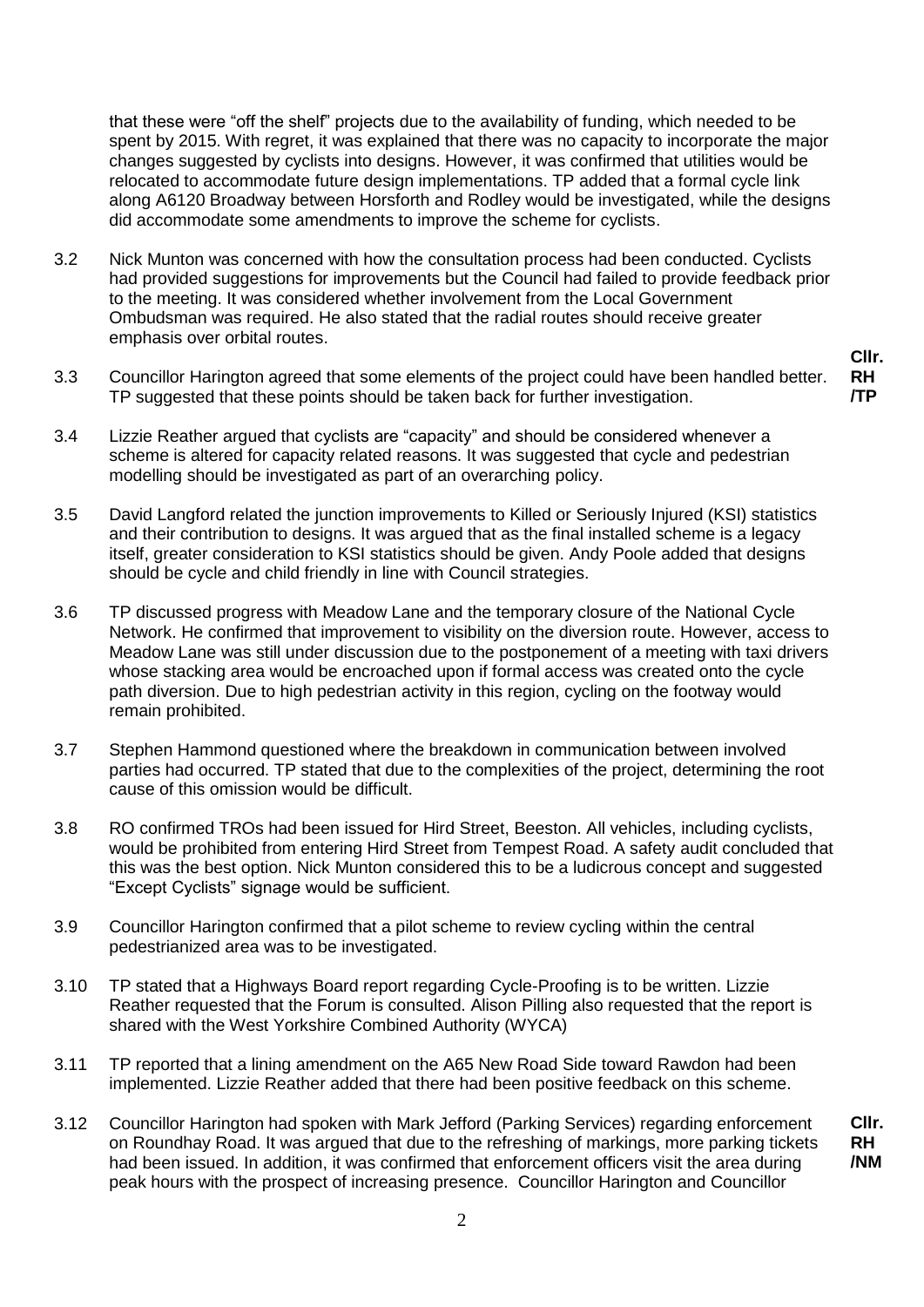Lewis had also visited Eastern Foods, it was decided that further discussion was required. Nick Munton to be invited to any future meetings.

#### **4.0 Issues raised by Forum members**

- 4.1 Thomas Miles discussed his proposal to reconfigure East Parade for improved cyclist navigation. TP replied that although there was merit in the proposal, East Parade forms a part of the City Loop. It was policy to assist cyclists across the loop only and cyclists were advised to use the Public Transport Box. Cyclists did, however, raise City Square and Merrion Street as areas where vehicular capacity had been reduced. The latter was arguably an area where cyclists could have had greater input with design and feasibility.
- 4.2 Councillor Harington requested that the City Centre remains as a standing item on the agenda due to the scope of subjects which cyclists raised. **RO**
- 4.3 Stephen Hammond requested an update on Dib Lane. RO confirmed that designs were to be reconsidered following objections. Cyclists requested that the ability to cross Easterly Road from Dib Lane was retained.
- 4.5 Lizzie Reather requested further information on Chapeltown Road. TP confirmed that no further progress had been made.
- 4.6 Alan Luxton requested that advance warning of Motorway restrictions are improved on the Inner **RO**Ring Road, specifically on the approaches from Armley Gyratory.

#### **5.0 New Generation Transport (NGT)**

5.1 Public Inquiry ongoing, Leeds Cycle Campaign had not been called for evidence due to delays. Further details can be found at: [\(http://www.persona.uk.com/LTVS/index.htm](http://www.persona.uk.com/LTVS/index.htm) ) [*Schedule subject to revision*]

#### **6.0 Tour de France Legacy**

- 6.1 Councillor Harington confirmed there was a commitment for Leeds City Council to implement Legacy proposals with joint working across various bodies. An Executive Board Report written by Mark Allman, Head of Sport and Active Recreation was tabled.
- 6.2 Political will and the vision to lead on projects such as this was discussed. It was agreed that the TdF Vision required a strong steer across all parties. Councillor Harington reiterated that Leeds had achieved various milestones through securing City Connect and TdF. Cyclists added that other cities were looking toward Leeds with interest, which increased the requirement to ensure current and future projects achieved their objectives.
- 6.3 Nick Munton raised an issue in paragraph 4.4.7 in the Executive Board report. The listed figure of £10 should have read £20. It was stated that a programme board was required, to which Leeds Cycle Campaign requested membership.

#### **7.0 Calverley Lane North, Horsforth**

7.1 TP tabled the current layout of Calverley Lane North, Horsforth and explained that a large number of houses were planned or under construction on the former chemical works site and Calverley Lane North was used to egress the estate. The existing substandard width unsegregated shared use pedestrian and cycle path and the 3.2m vehicular carriageway had given rise to concerns about safety. TP requested views from cyclists as to the best options. It was stated that no major redesigns were possible.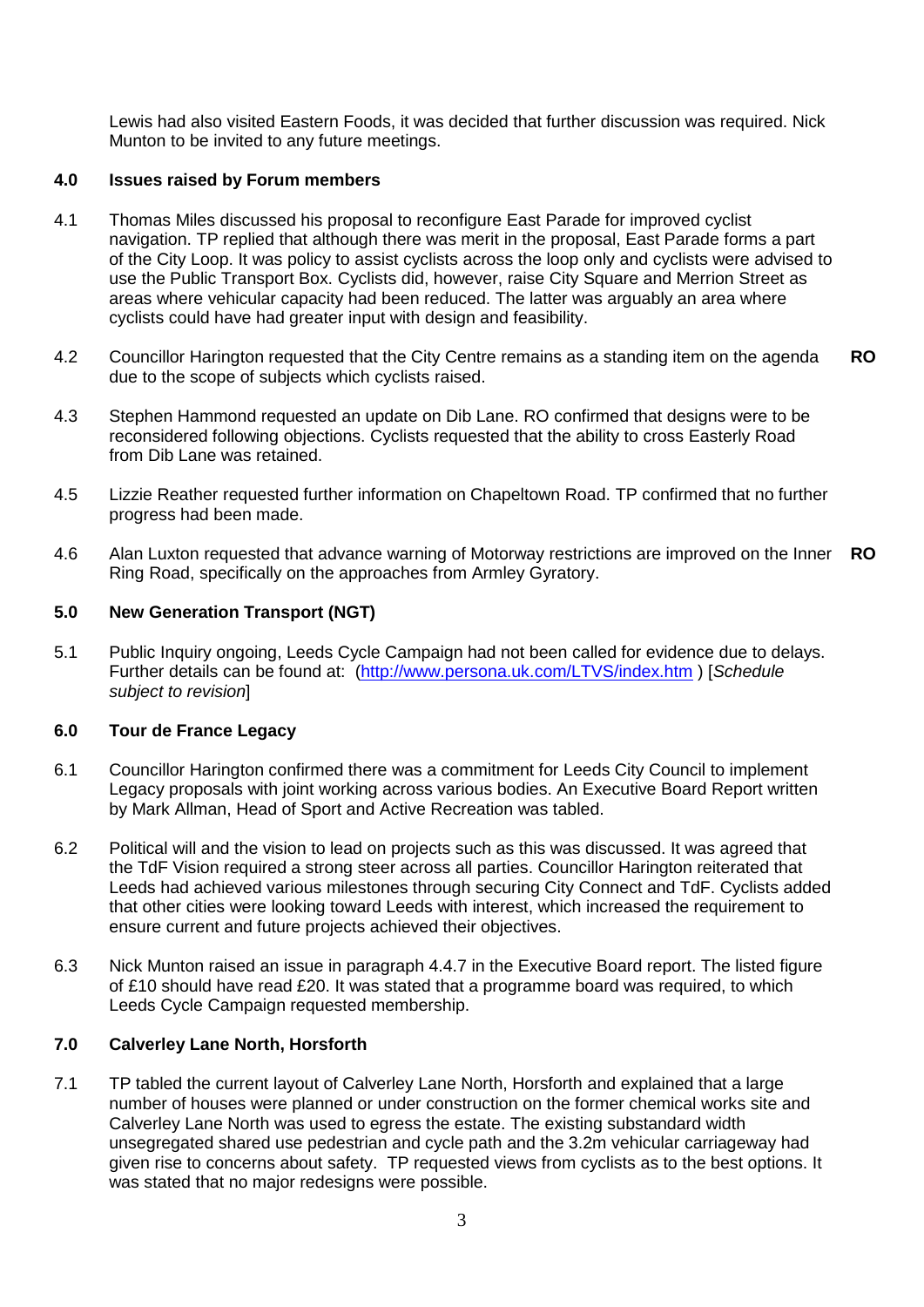- 7.2 Suggestions including utilising coloured surfaces were put forward by cyclists. There were also suggestions including the paving of routes or providing wider cycle paths at the expense of vehicular space (examples including The Netherlands, Devon and Grassington were given).
- 7.3 Councillor Harington requested a site visit in order to consider the best options for this location. Cyclists were invited to attend on Saturday 19<sup>th</sup> July at 1600hrs, Horsforth Roundabout. [Site *visit subsequently took place]*
- 7.4 Martin Stanley added that the drawings marked joining routes as priority for cars. It was requested that this is reviewed as part of the final scheme.

#### **8.0 West Yorkshire Cycle Map Consultation**

- 8.1 TP tabled base maps which covered the Leeds District and explained that the existing Leeds Cycle Map omits areas that surround the central area of Leeds. The project seeks to extend the Leeds Cycle Map to cover the entire district as part of a scheme to provide an online map covering the whole of West Yorkshire. Cyclists were invited to collaborate and suggest routes which were recommendable for inclusion into the map.
- 8.2 Cyclists suggested that groups might make suggestions which could not be recommended or would provide such a range that it would not be possible to prepare a map. TP emphasized that routes would be safety audited and a draft map would be consulted upon prior to production of the cycle map.
- 8.2 Awareness was drawn to mobile applications such as Strava which are used and developed by cyclists. Caution was, however, raised on the suitability of these applications due to the competitive sport element of operation.
- 8.3 TP stated that it would be beneficial if the maps were collaborated and responded to on an organisational basis rather than by individuals. He requested that awareness of this consultation exercise is maximised. RO added that maps can be sent to interested parties on request. A closing date of September 30<sup>th</sup> was given.

**Cycling groups/clubs/schools able to contribute their knowledge** were asked to contact TP [\(tim.parry@leeds.gov.uk](mailto:tim.parry@leeds.gov.uk) 0113 2476385 or RO [russell.oakes2@leeds.gov.uk](mailto:russell.oakes2@leeds.gov.uk) 0113 3950436 and they will be provided with the base map, Leeds Cycling Map and further details on what is wanted. This is seen as a way for cyclists to contribute their route knowledge for the benefit of other cyclists.

**ng grou ps. Cycle clubs . Scho ols**

**Cycli**

#### **9.0 City Connect**

- 9.1 MR provided a progress update on City Connect. Consultation on the City Centre to East Leeds section was open. TRO's had been advertised on the West section, however there were issues which required resolution. An Executive Board report had been presented for approval, which would allow tenders to progress. It was anticipated that tenders would be awarded in October with the potential for works to complete one year later.
- 9.2 MR added that if cyclists were concerned with the City to Seacroft section of route, attendance to City Connect advisory groups was strongly encouraged.
- 9.3 Paul Bruffel, City Connect, added that a review of network management would be required to enable the city to reduce its traffic levels and truly implement Dutch cycle design. There was to be a strategy devised for the city centre and this may have given the opportunity to free up some capacity within and near to the city centre and enable higher standard cycle facilities.